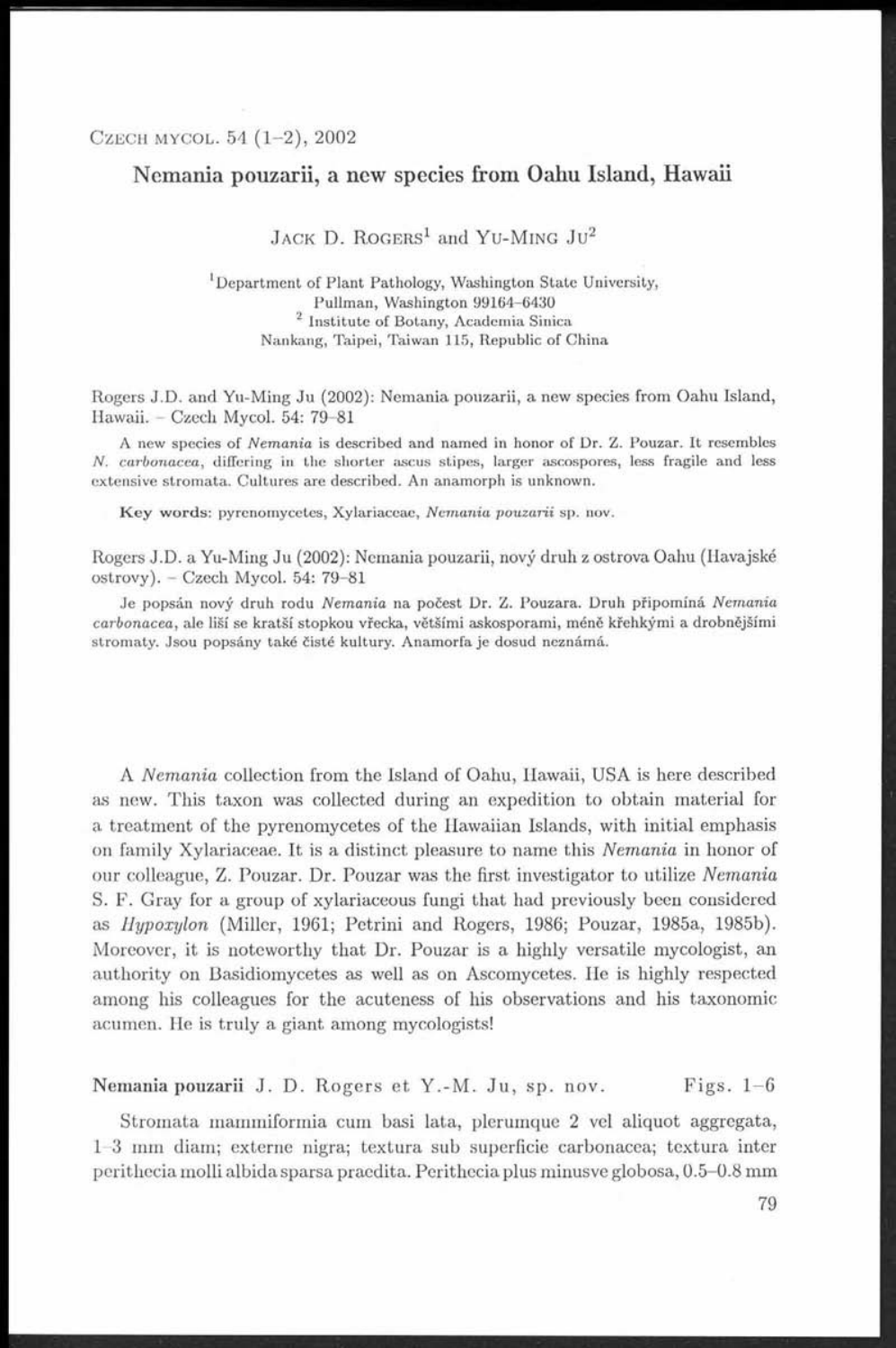### CZECH MYCOL. 54 (1-2), 2002

diam. Ostiola papillata. Asci 110-120  $\mu$ m longitudine tota x 8-10.5  $\mu$ m crassi, partibus sporiferis ca. 80  $\mu$ m longitudine, stipitibus 30-40  $\mu$ m longitudine, annulo apicali in liquore iodato Melzeri cyanescente, subcylindrici,  $3 \mu m$  alto,  $2.5 \mu m$  lato. Ascosporae brunneae, unicellulares, ellipsoideae vel ellipsoideo-inequilaterales plerumque apicibus angustatis, leves,  $(12-)13.5-15 \times (5-)6.5-7.5 \mu m$ , rima germinativa longa recta praeditae. Paraphyses abundae.

Strom ata mammiform with broad base, usually 2 or more aggregated, 1-3 mm diam; surface black; tissue beneath surface carbonaceous; tissue between perithecia soft whitish sparse. Perithecia more or less globose, 0.5-0. 8 mm diam. Ostioles papillate. Asci 110-120  $\mu$ m total length  $\times$  8-10.5  $\mu$ m, the spore-bearing part ca. 80  $\mu$ m long, the stipes 30-40  $\mu$ m long, with apical ring bluing in Melzer's iodine reagent, subcylindrical,  $3 \mu m$  high,  $2-5 \mu m$  broad. Ascospores brown, one-celled, ellipsoidal or ellipsoid-inequilateral, usually with narrow ends, smooth,  $(12-)13.5-15 \times (5-)6.5-7.5 \mu m$ , with germ slit long and straight. Paraphyses abundant. Anamorph unknown.

Specimen examined: USA: Hawaii, Island of Oahu, Judd Trail, on decayed wood, J. D. Rogers, 3 Jan. 2001 (HOLOTYPE, BISH; ISOTYPE, WSP70285). Culture deposited in American Type Culture Collection.

All cultures incubated at ca. 20C under natural cycle of daylight and darkness on various media in 9 cm diam Petri plates.

Colony on 2% Difco Malt Extract covering 6 cm diam of Petri plate in <sup>6</sup> wk, appressed, white, forming distinct concentric zones. Reverse orange, brightest toward center of plate. No sporulation noted.

Colony on 2% Difco Oatmeal agar covering 7 cm diam of Petri plate in <sup>6</sup> wk, dense, white with trace of concentric zones. Reverse slightly purplish. No sporulation noted.

Colony on SME agar (Kenerley and Rogers, 1976) covering Petri plate in 4 wk, appressed, thin, white. Reverse uncolored. No sporulation noted.

Culture deposited in American Type Culture Collection.

*Nemania pouzarii* resembles *N. carbonacea* Pouzar in general morphology (Granmo et al., 1999). It differs in the slightly longer ascospores, the asci with short stipes, and the much less widespreading and the rather hard nonfragile stromata. *Nemania pouzarii* stromata occur in discrete spots on highly decayed wood that are bounded by black zone lines. Unlike most cultured *Nemania* species it did not produce an anamorph on SME medium or on the other media tested. *Nemania carbonacea* has apparently not been cultured (Granmo et al., 1999; Ju and Rogers, 2002) and, thus, a cultural comparison could not be made.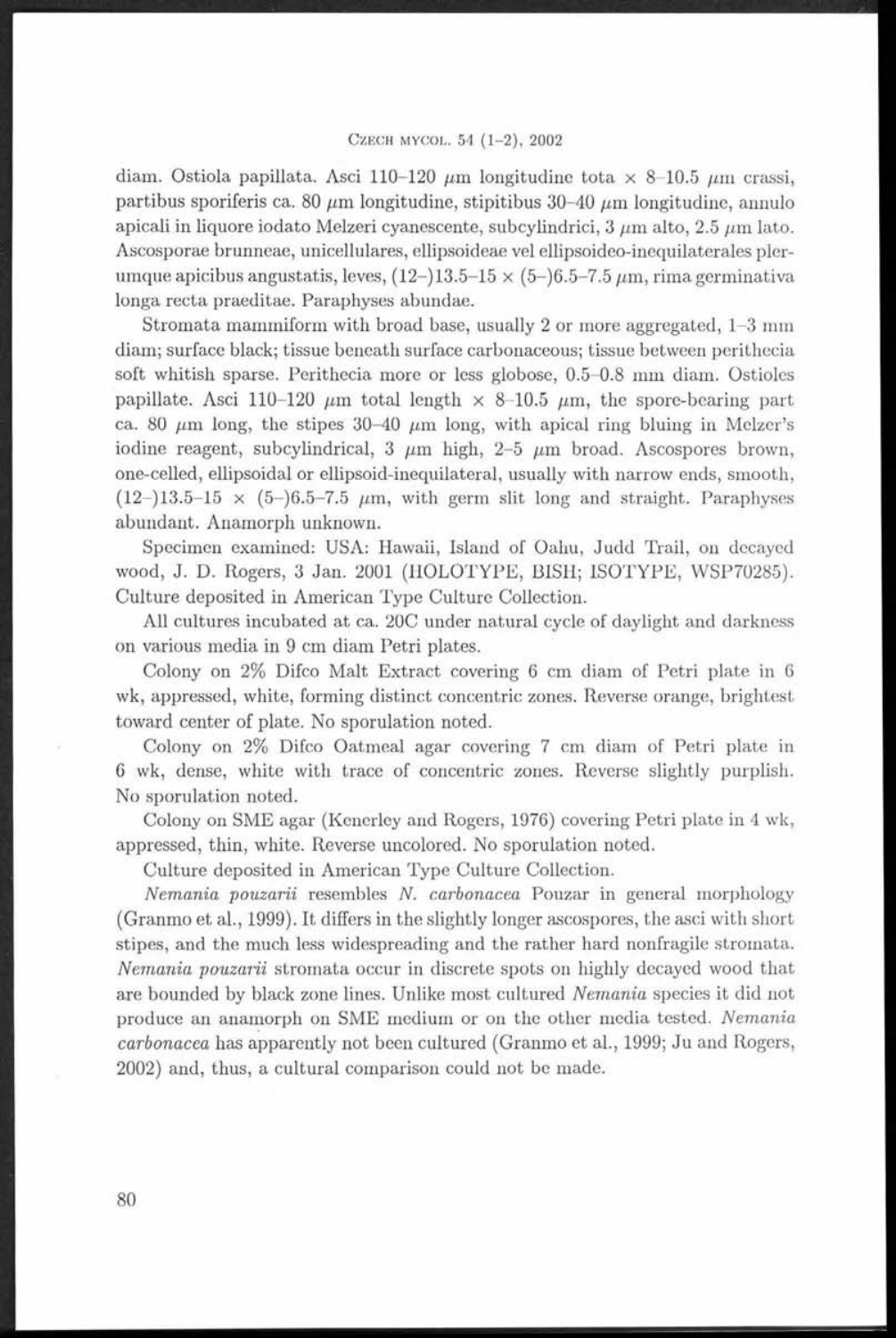

Figs. 1-6. Nemania pouzarii. 1. Habit of stromata on host. 2. Habit of stroma on host. Figure is oriented perpendicular to Fig. 1. Stroma at A has been cut to expose perithecia. Stroma at B has been partially dislodged and shows scar on host. 3. Host surface with scars indicating former attachment sites of stromata. Arrows indicate especially conspicuous zone lines. 4. Ascospore with germ slit, the full length not shown owing to curvature of spore. 5. Longitudinal cut through stroma exposing perithecium and remains of surrounding white tissue. 6. Ascus apical ring with ascospore impinging on the base.

Figs. 1-3, 5 by photomicrography. Figs. 4 and 6 by bright field microscopy. Fig. 4 from water mount. Fig. 6 from Melzer's iodine mount. Fig. 1 bar =  $3 \text{ cm}$ ; figs. 2 and 3 bar = 0.6 mm; figs. 4 and 6 bar = 4.5  $\mu$ m; fig. 5 bar = 0.3 mm.